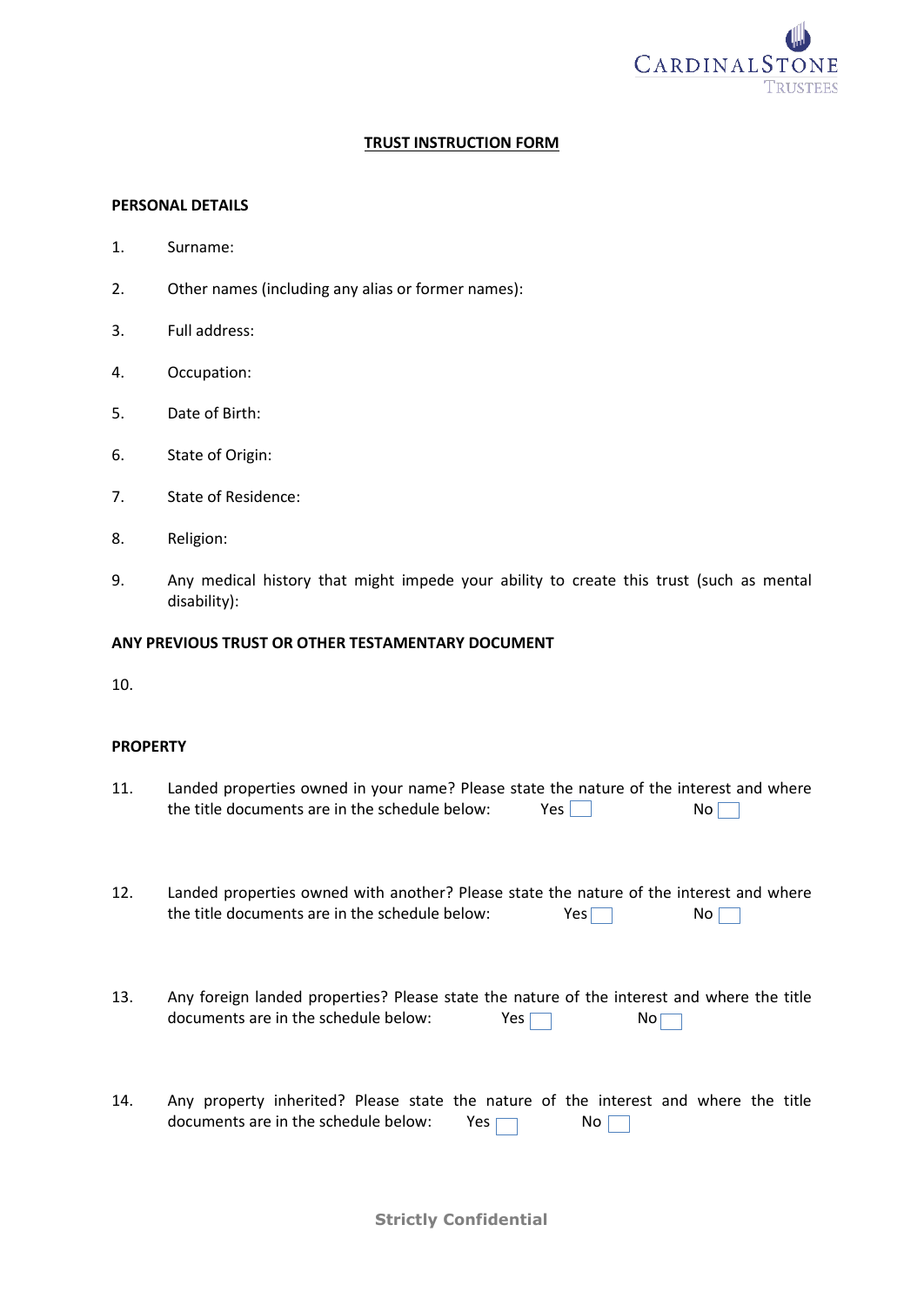

# **SCHEDULE OF ASSETS TO BE TRANSFERRED TO THE TRUST (print this page in duplicate if assets are more than columns provided)**

| <b>DESCRIPTION OF ASSET</b> | $\overline{\phantom{a}}$<br><b>NATURE OF TITLE</b> | <b>VALUE</b> | <b>LOCATION</b> | <b>REMARK</b> |
|-----------------------------|----------------------------------------------------|--------------|-----------------|---------------|
|                             |                                                    |              |                 |               |
|                             |                                                    |              |                 |               |
|                             |                                                    |              |                 |               |
|                             |                                                    |              |                 |               |
|                             |                                                    |              |                 |               |
|                             |                                                    |              |                 |               |
|                             |                                                    |              |                 |               |
|                             |                                                    |              |                 |               |
|                             |                                                    |              |                 |               |
|                             |                                                    |              |                 |               |
|                             |                                                    |              |                 |               |
|                             |                                                    |              |                 |               |
|                             |                                                    |              |                 |               |
|                             |                                                    |              |                 |               |
|                             |                                                    |              |                 |               |
|                             |                                                    |              |                 |               |
|                             |                                                    |              |                 |               |
|                             |                                                    |              |                 |               |
|                             |                                                    |              |                 |               |
|                             |                                                    |              |                 |               |
|                             |                                                    |              |                 |               |
|                             |                                                    |              |                 |               |
|                             |                                                    |              |                 |               |
|                             |                                                    |              |                 |               |
|                             |                                                    |              |                 |               |
|                             |                                                    |              |                 |               |
|                             |                                                    |              |                 |               |
|                             |                                                    |              |                 |               |
|                             |                                                    |              |                 |               |
|                             |                                                    |              |                 |               |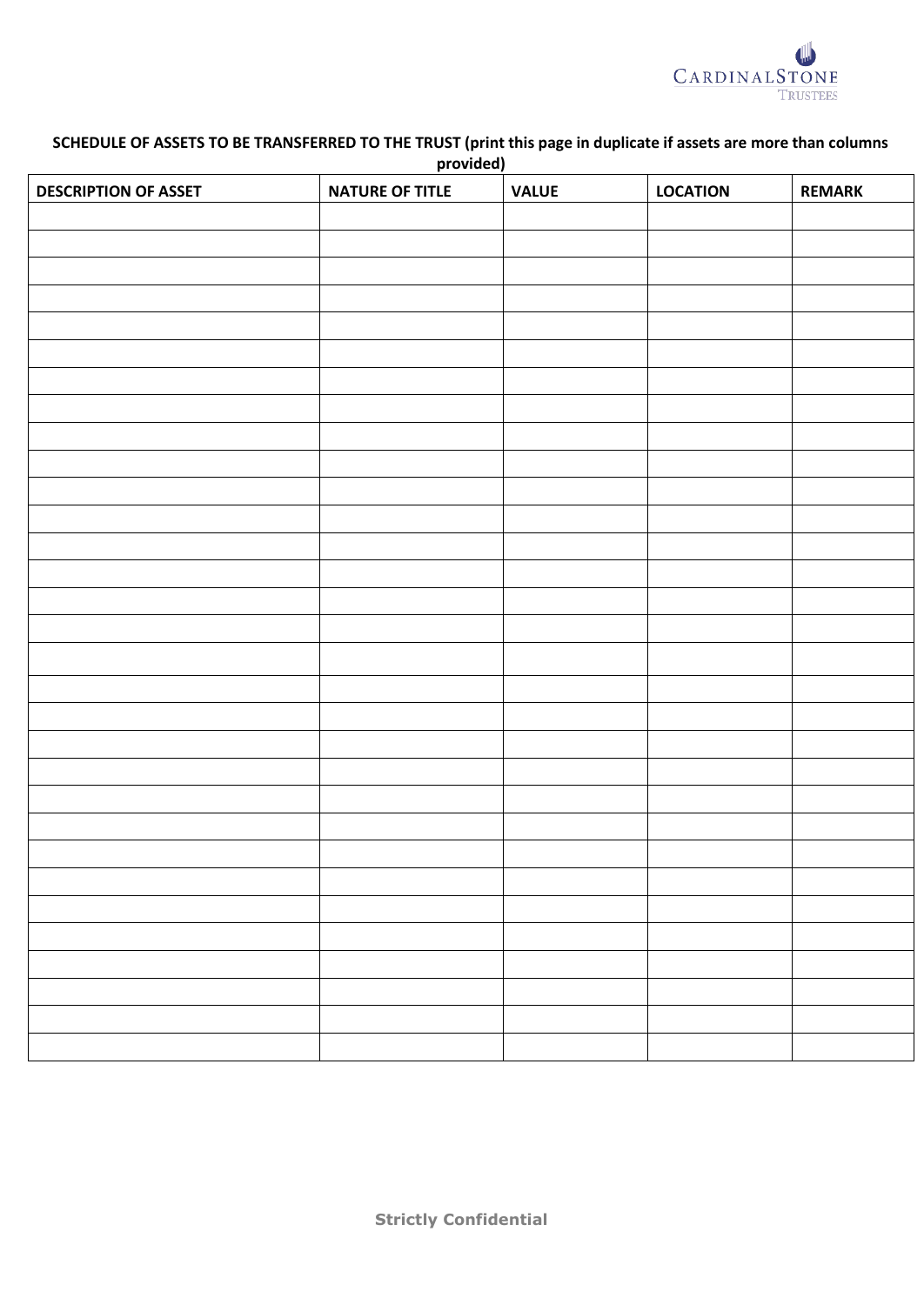

15. Bankers (personal): (state name of bank, branch, nature of account, the account name, account number and branch)

| $\overline{1}$ . | <b>Bank</b>         |  |
|------------------|---------------------|--|
|                  | <b>Branch</b>       |  |
|                  | Country             |  |
|                  | Account No. 1       |  |
|                  | Amount              |  |
|                  | Account No. 2       |  |
|                  | <b>IBAN</b>         |  |
|                  | Sort Code           |  |
|                  | <b>Account Name</b> |  |
|                  |                     |  |
| $\overline{2}$ . | <b>Bank</b>         |  |
|                  | Account No 1        |  |
|                  | Branch 1            |  |
|                  | Account No 2        |  |
|                  | Branch <sub>2</sub> |  |
|                  | Account No. 3       |  |
|                  | Branch 3            |  |
|                  | Country             |  |
|                  | <b>Account Name</b> |  |

16. Any shares (state name of company, number of shares held, share paid-up and where the share certificates (if any) are located:

CSCS Number: CHN: Stockbroking house:

- 17. Cars, jewelry, clothes, and other personal property that you wish to be covered by your Trust:
- 18. Have you made a gift of property (moveable and immoveable) to another person, give details:
- 19. Any personal debt:
- 20. Any insurance policies (including mortgage protection policy):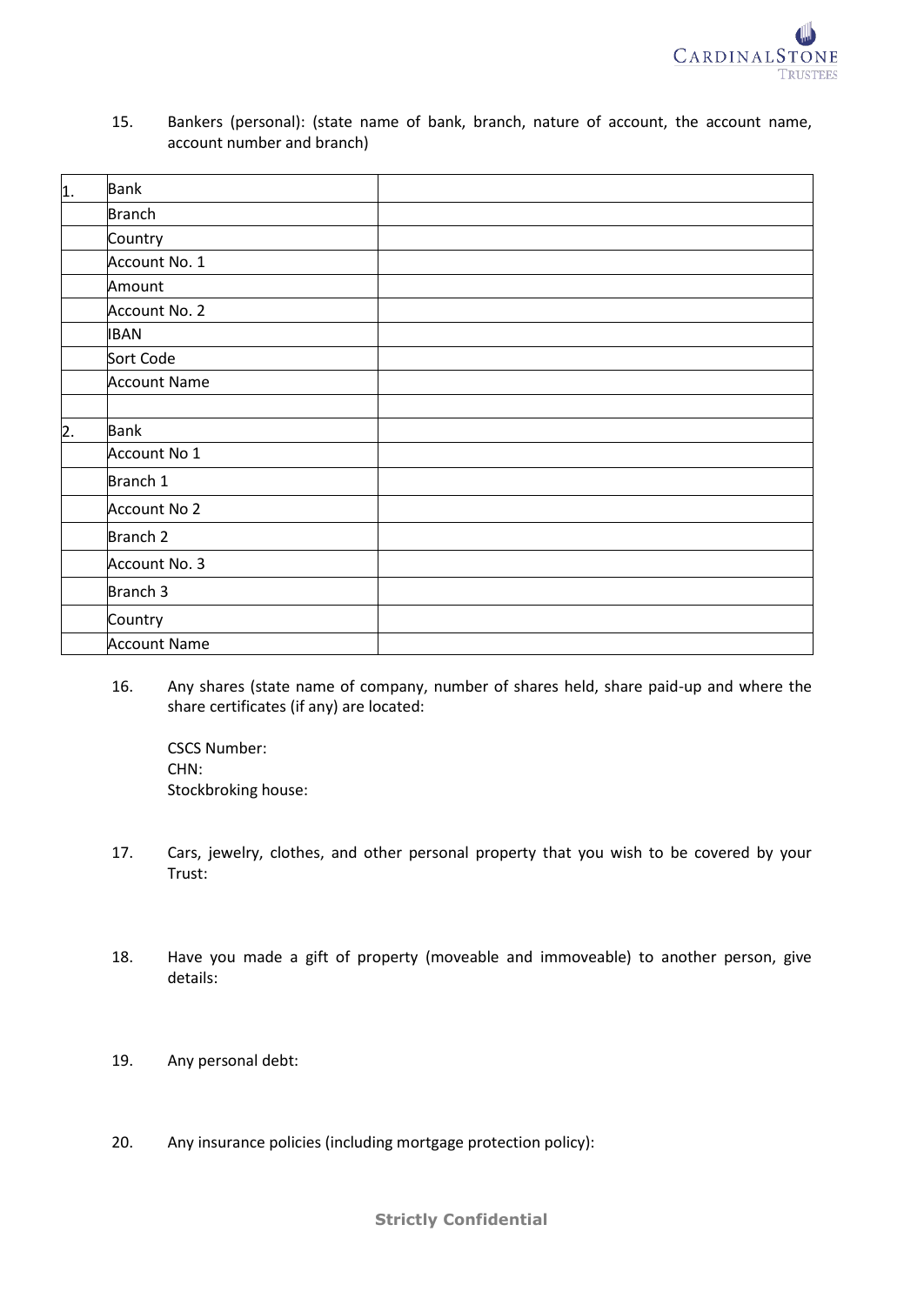

#### **INTENDED BENEFICIARIES**

- 21. Full name and address of your spouse (s), date and place of marriage. Also state where the Marriage Certificate (if any) is located:
	- a) Name: Relationship: Date of Marriage: Place of Marriage: Marriage Certificate: Address:
- 22. Children: names with date of birth and address:
	- a) Name: Relationship: Date of Birth: Address:
	- b) Name: Relationship: Date of Birth: Address:
	- c) Name: Relationship: Date of Birth: Address:
	- d) Name: Relationship: Date of Birth: Address:
- 23. Dependants that you wish to provide for in the Trust (parents, brothers, sisters, cousins, etc):
	- a) Name: Relationship: Date of Birth: Address:
	- b) Name: Relationship: Date of Birth: Address:
	- c) Name: Relationship: Date of Birth: Address:

**Strictly Confidential**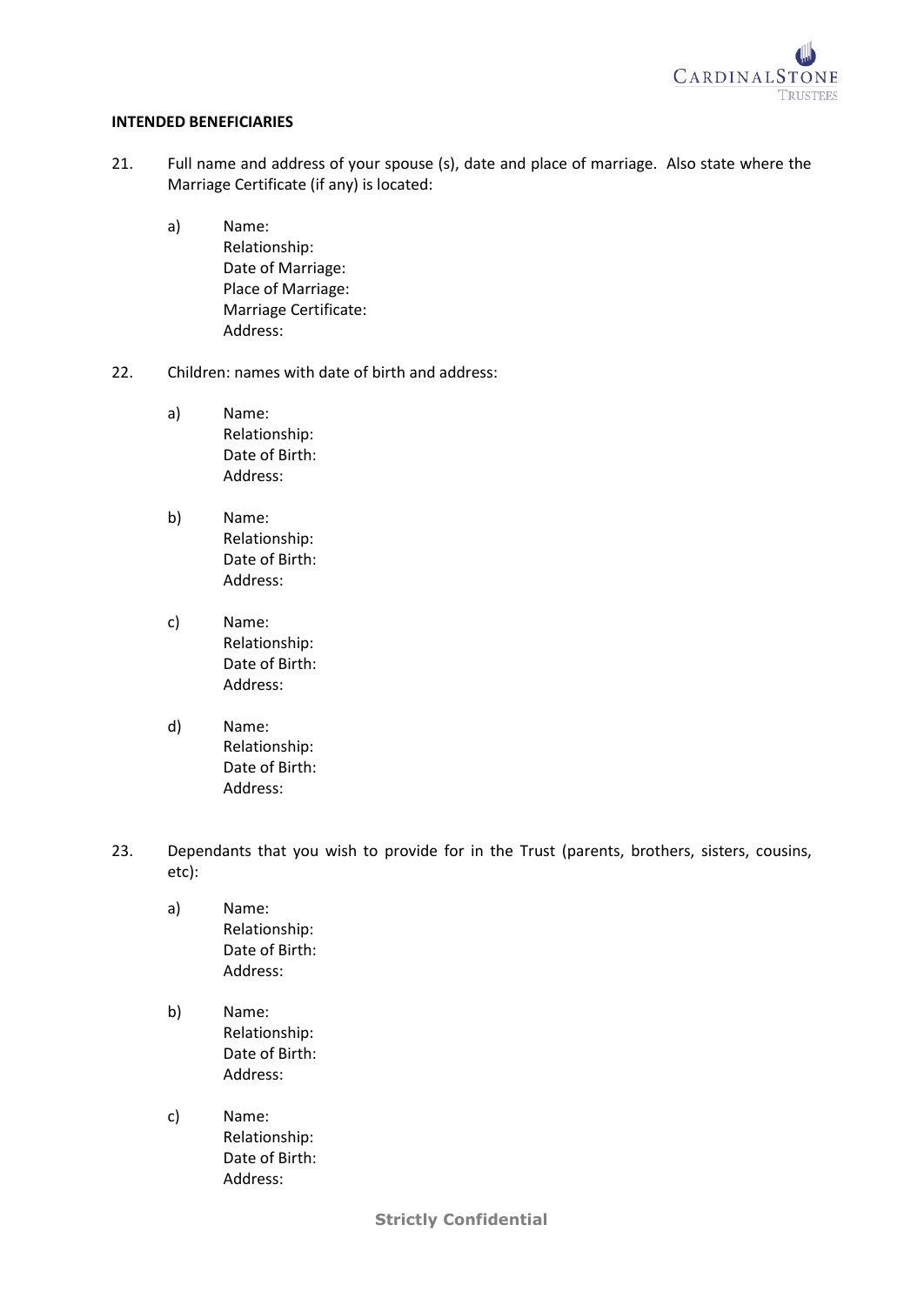

### **BENEFICIARIES OF THE TRUST CREATED HEREIN**

| MR.  | <b>Primary Beneficiary</b> |
|------|----------------------------|
| MRS. | <b>Primary Beneficiary</b> |

| <b>Names of Ultimate Beneficiaries</b> | Date of Birth | Percentages will apply after demise of the last<br>surviving Settlor on an Annual basis - The<br>percentage of income accrued only will be<br>distributed. Then lastly at final distribution. |
|----------------------------------------|---------------|-----------------------------------------------------------------------------------------------------------------------------------------------------------------------------------------------|
|                                        |               |                                                                                                                                                                                               |
|                                        |               |                                                                                                                                                                                               |
|                                        |               |                                                                                                                                                                                               |
|                                        |               |                                                                                                                                                                                               |
|                                        |               |                                                                                                                                                                                               |
|                                        |               |                                                                                                                                                                                               |
|                                        |               |                                                                                                                                                                                               |

24. Any special interest (charity) that you wish to give any property:

## **TRUSTEES**

- 25. Who are those you wish to appoint as trustees. State their approximate age, address, occupation, and relationship with you:
	- a) Full Name: CARDINALSTONE TRUSTEES LIMITED Address: 5 Okotie Eboh Street, Ikoyi, Lagos, Nigeria Occupation: Trustees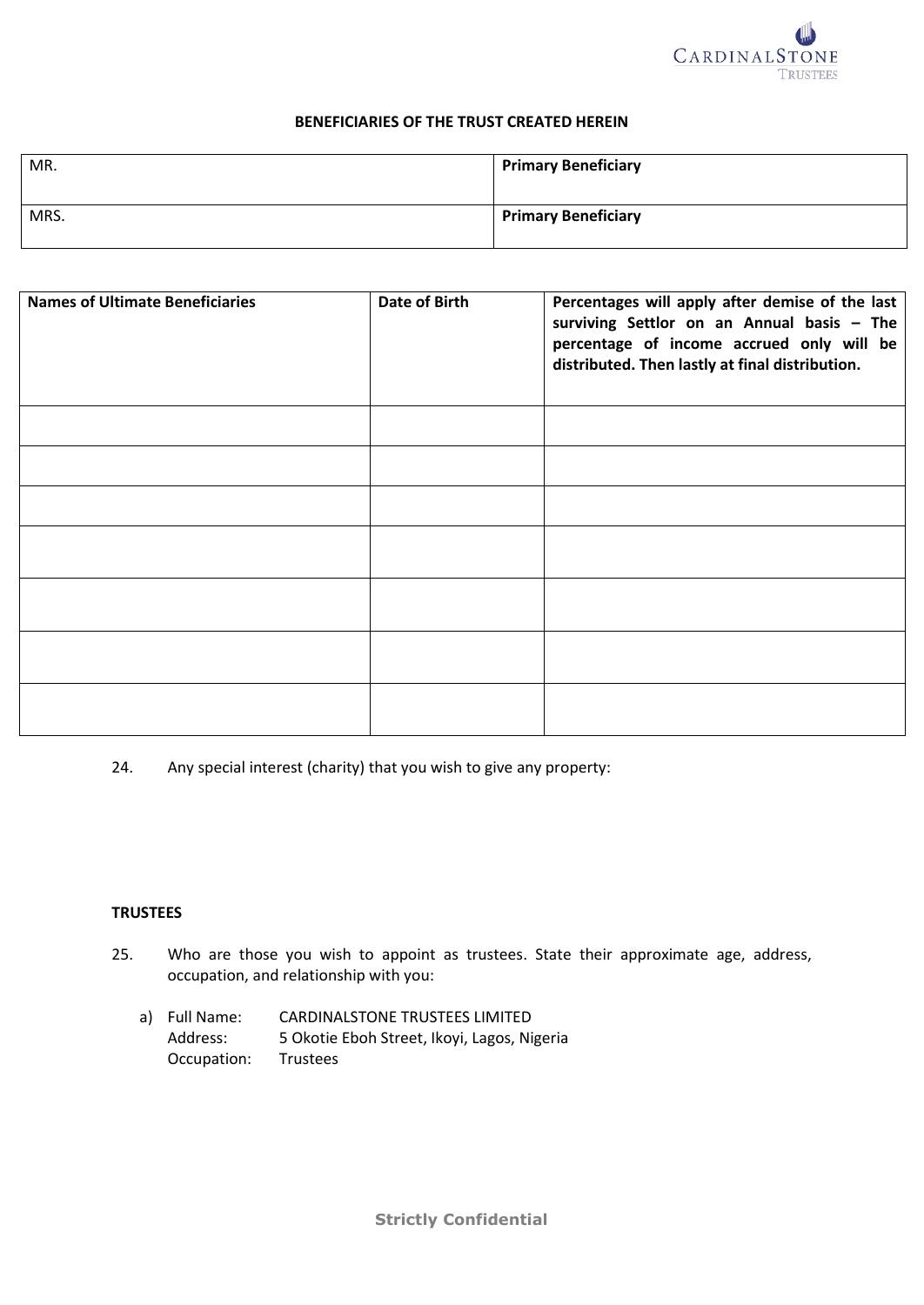

- 26. Designated Representatives: (Names and address of guardians for infants)
	- a) Full Name: Address: Occupation:
	- b) Full Name: Address: Occupation:

## **DISTRIBUTION OF PROPERTY**

- 27. State what you wish to give to each individual, dependant, special interest, etc. (note that this must correspond with the list of properties above):
- 28. What happens if any of the named beneficiaries predeceases the settlor? Any substitution:
- 29. How would you want properties acquired after death distributed:

# **PERSONAL DIRECTIONS**

30. Such as funeral arrangements, payment of debts, or any other directions, etc:

### **WITNESSES**

- 31. Names and address of two witnesses (state their age and relationship with you; also note that a beneficiary cannot be a witness):
	- a)
	- b)

## **SAFE KEEPING**

32. Where do you wish to keep the counterpart copy of the TRUST (such as the Court, Bank, Lawyer, Etc.):